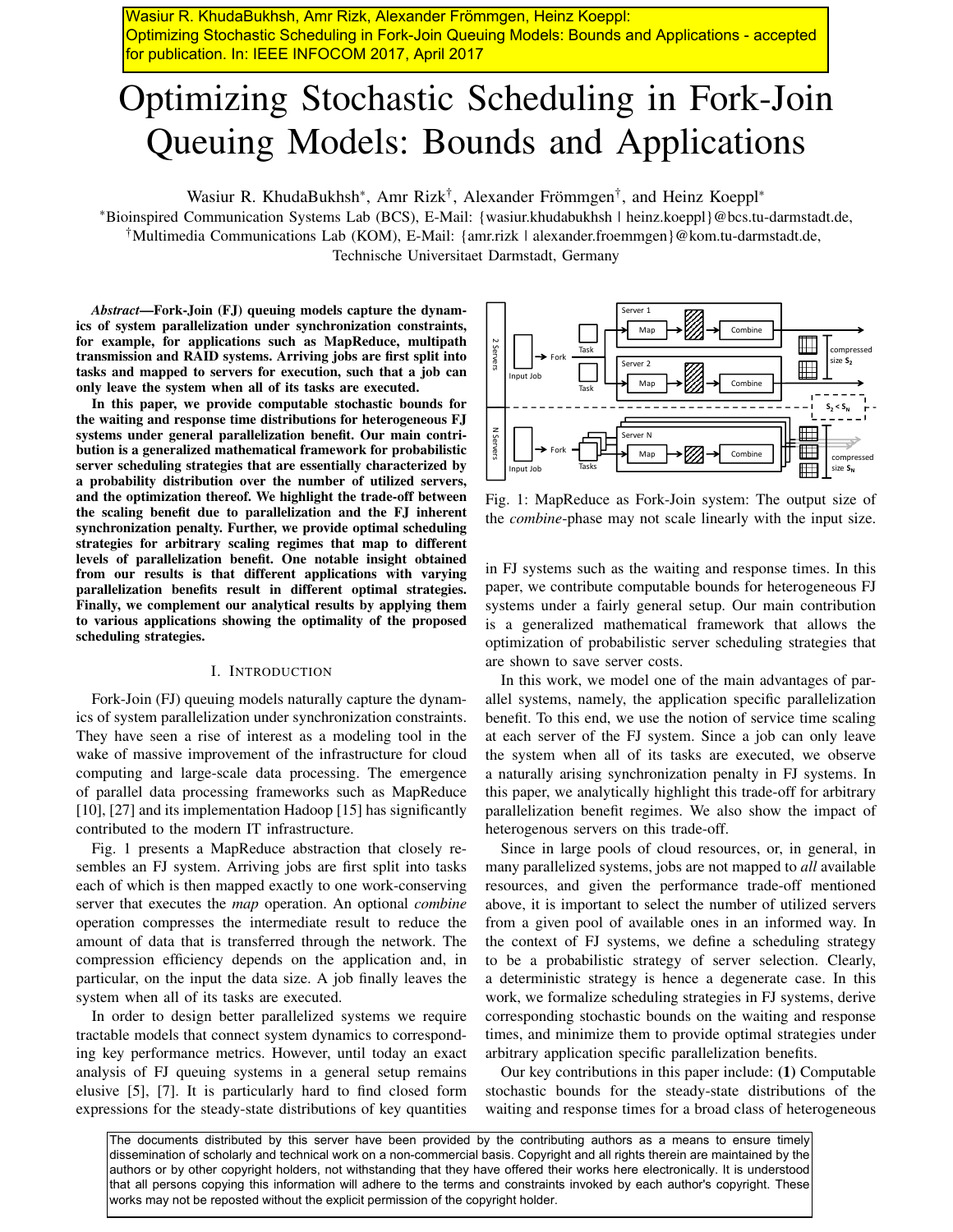FJ systems for various scaling regimes.<sup>1</sup> (2) A generalized mathematical framework for scheduling strategies that highlights the trade-off between parallelization benefit and the synchronization penalty, and enables finding optimal scheduling strategies for arbitrary scaling regimes. (3) Application of our model to different scenarios showing their efficiency.

We organize the paper with a view to developing the concepts gradually and naturally, and to conveying the intuitions. Starting from the simplest case, we build up to the most general one. The remainder of the paper is structured as follows: Sect. II lays the mathematical foundation of our model of heterogeneous FJ systems. In Sect. III, we introduce scheduling in FJ systems. Our main discussion on application specific scaling and scheduling under arbitrary scaling regimes is given in Sect. IV. In Sect. V, we consider concrete applications of our model and show corresponding findings. Finally, we discuss related work in Sect. VI and then conclude the paper with a short discussion in Sect. VII.

# II. HETEROGENEOUS FORK-JOIN QUEUING SYSTEMS

This section introduces FJ systems and provides stochastic bounds on the steady state waiting and response time distributions for a general heterogeneous setting. We denote the set of natural numbers by N. Let  $\mathbb{N}_0 := \mathbb{N} \cup \{0\}$ . For an event *A*, 1(*A*) is its indicator function.

#### *A. System description*

Consider a single stage FJ queuing system with *N* parallel servers as depicted in Fig. 1. The servers are indexed on the set  $[N] := \{1, 2, \ldots, N\}$ . Jobs arrive at the input station according to some point process with inter-arrival time  $T_i$  between the *i*th and  $(i+1)$ -th job,  $i \in \mathbb{N}$ . In the basic model a job is split into *N* tasks each of which is assigned to exactly one server. The service time for the task of job *i* at the *n*-th server is denoted by the random variable  $X_{n,i}$ . We shall assume independence of the families  $\{X_{n,i}\}\$  and  $\{T_i\}$  throughout the course of this work. For lack of space, we only consider work-conserving servers in this paper. We assume that the families  $\{X_{n,i}\}\$  and  $\{T_i\}$ admit finite moment generating function (MGF) and Laplace transform, defined as  $\alpha_n(\theta) := \mathbb{E}[e^{\theta X_{n,1}}], \beta(\theta) := \mathbb{E}[e^{-\theta T_1}],$ respectively, for some  $\theta > 0$  and for all  $n \in [N]$ . We also assume the job arrival process is a renewal process.

#### *B. Waiting and response times for heterogeneous FJ Systems*

In an FJ queuing system the waiting time  $W_j$  is defined as 0 for  $j = 1$  and max $\{0, \sup_{k \in [j-1]} \{ \sup_{n \in [N]} \{ \sum_{i=1}^{k} X_{n,j-i} \sum_{i=1}^{k} T_{j-i}$ }}, for *j* > 1 [30]. Intuitively a job is considered to be waiting until its last task starts being serviced. The waiting time for the first job is assumed to be zero. Similarly the response time  $R_j$  of job *j* is defined as  $\max_{n \in [N]} X_{n,1}$  for *j* = 1 and  $\sup_{k \in [j-1] \cup \{0\}} \{ \sup_{n \in [N]} \{ \sum_{i=0}^{k} X_{n,j-i} - \sum_{i=1}^{k} T_{j-i} \} \}$ for  $j > 1$ . In order to get steady state representations of the above two random quantities, we require the stability condition max<sub>n∈[N]</sub>  $E[X_{n,1}] < E[T_1]$ . Then, by stationarity of the system, we have the following steady state representations of the waiting time *W* and the response time *R*:

$$
W =_{\mathcal{D}} \sup_{k \in \mathbb{N}_0} \{ \sup_{n \in [N]} \{ \sum_{i=1}^k X_{n,i} - \sum_{i=1}^k T_i \} \},
$$
  

$$
R =_{\mathcal{D}} \sup_{k \in \mathbb{N}_0} \{ \sup_{n \in [N]} \{ \sum_{i=0}^k X_{n,i} - \sum_{i=1}^k T_i \} \},
$$
 (1)

where  $=_{\mathcal{D}}$  denotes equality in distribution. Now, we provide our first result giving stochastic bounds on the tail probabilities of *W* and *R* upon which we build the rest of the paper.

Theorem 1. *Consider an FJ system with N parallel workconserving servers fed by renewal job arrivals with interarrival times*  $T_i$ , *for i* ∈  $\mathbb N$ *. Assuming iid service times*  $X_{n,i}$ *and pairwise independence of the servers, the steady state waiting and response time distributions are bounded by*

$$
P(W \ge \sigma) \le \exp(-\tilde{\theta}\sigma) \sum_{n \in [N]} \exp(-(\theta_n - \tilde{\theta})\sigma),
$$
  
 
$$
P(R \ge \sigma) \le \exp(-\tilde{\theta}\sigma) \sum_{n \in [N]} \alpha_n(\theta_n) \exp(-(\theta_n - \tilde{\theta})\sigma),
$$

*where*  $\theta_n$  *is the positive solution of*  $\alpha_n(x)\beta(x) = 1$  *for*  $n \in [N]$ *and*  $\tilde{\theta} \coloneqq \min_{n \in [N]} \theta_n$ .

The key steps involved in the proof of the above theorem are: 1) constructing separate martingales for each of the servers; and 2) applying Doob's sub- and supermartingale inequalities (see [3]) to arrive at the bounds. The detailed proof is provided in [20]. Note that the stability condition guarantees the existence of  $\theta_n > 0$  such that  $\alpha_n(\theta_n)\beta(\theta_n) = 1$ for all  $n \in [N]$  (see [7], [28]). Hence,  $\tilde{\theta} > 0$  is well defined. Example: Hedging using revocable cloud resources. We consider a mixed cloud service consisting of both highly guaranteed and revocable resources. This service could be supplied by infrastructure providers such as Amazon EC2 [1], or by a virtual provider on top using, e.g., on-demand or revocable spot market machines [32].

Consider an application of parallel computation under synchronization such as MapReduce [1] or Spark [2] requiring *N* machines. In this example, we consider the case of exchanging on-demand machines with spot machines to save costs. In general, for a fixed budget the user obtains *faster* spot machines in comparison to on-demand machines. The price difference arises naturally since spot machines are at risk of revocation [32]. We abstract the characteristics of these two classes of machines (*on-demand* and *spot*) through different job service time distributions. Through revocation and application checkpointing procedures [32] that are associated with spot machines, we generally model the tail of the corresponding job service time distributions to decay slower than in the case of on-demand machines. For illustration we assume that the tail of the job service times decays exponentially in case of spot machines while in the case of on-demand machines we model the service times by a uniform distribution. Note that the following argument only requires that the tail of the service times decays slower for spot machines.

<sup>&</sup>lt;sup>1</sup>We will use the terms *scaling* and *parallelization benefit* interchangeably.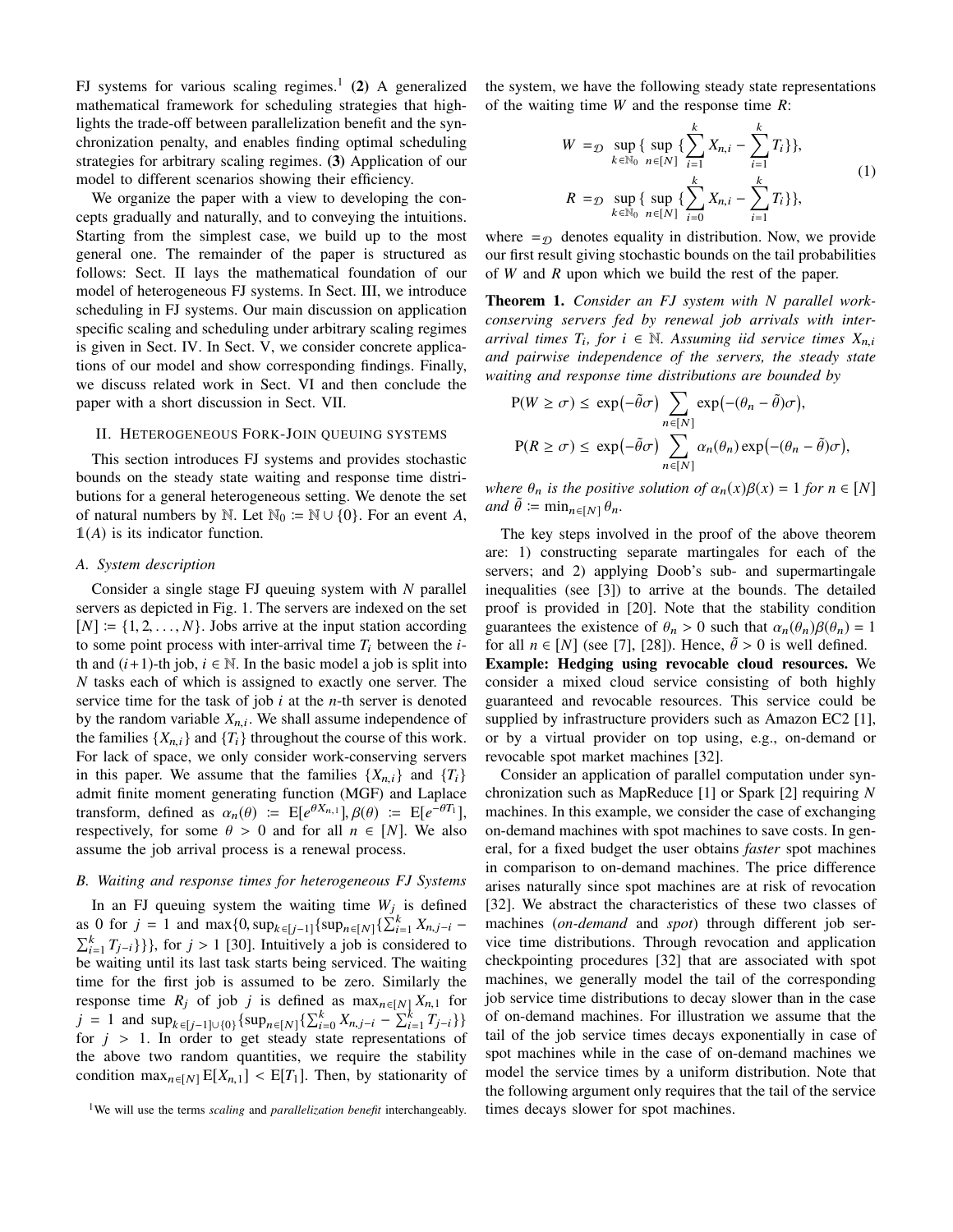

Fig. 2: Example of a heterogeneous FJ system. (Left) Waiting time performance in a MapReduce cloud scenario with  $N = 2$ partially volatile servers. One server is on an average faster representing a revocable checkpointed spot server with an exponential tail of service time. The second server provides on average slower service with uniformly distributed service times representing an on-demand server with stronger guarantees. The bound is calculated using Thm. 1. CCDF denotes the complementary cumulative distribution function. (Middle) The FJ system is constrained by the (on an average) faster spot server due to its larger higher moments. This is apparent in the MGF condition  $\alpha_n(x)\beta(x) = 1$ . Observe that the constraining decay rate is given by  $\tilde{\theta}$  ≔ min<sub>n∈[N]</sub>  $\theta_n$ . (Right) A system that switches between spot and on-demand servers with  $\pi$  being the fraction of time where on-demand servers are used. Observe the improvement in the decay rate  $\theta$  with increasing  $\pi$ . Simulation parameters: spot exponential service rate  $\mu = 1$ , inter-arrival exponential rate  $\lambda = 0.9$  and uniform service time over [0.001, 2.009].

Fig. 2 (left) shows the waiting time distribution in the case of exchanging an on-demand machine by an - on an average faster - spot machine. At first sight this seems to be a good idea, however, looking at Fig. 2 (middle) we clearly see that the system is constrained by the spot machine which has lower average service time, however, a thicker tail. The figure on the right shows the utility of trading an on-demand machine with a spot one. While a greater usage of the on-demand machine incurs greater cost, it also increases the decay rate of the waiting and response times,  $\theta$  which in turn leads to monetary saving due to faster job execution times.

## III. SCHEDULING TASKS IN HETEROGENEOUS FJ SYSTEMS

In this section, we study basic scheduling mechanisms that decide on the number of servers to be used from a pool of available servers<sup>2</sup>. Since in large pools of cloud resources (in general for parallelized systems) an arriving job is not scheduled on *all* available resources, we consider for each server if it is selected to execute a task of an arriving job or not. Specifically, when a job arrives we consider that each server *n* is selected with a probability  $\pi_n$ . This server selection probability  $\pi_n$  can be used to model different aspects of parallelized systems, such as the server failure rate in cloud computing facilities, a quality of service differentiation parameter for different applications, and a tuning parameter to control the degree of replication. Hence, different  $\pi_n$  may exist for different classes of users. Mathematically, the revised task service times  $\tilde{X}_{n,i}$  are defined as  $X_{n,i}$  with probability  $\pi_n$  and 0 with probability 1 –  $\pi_n$ . The MGF of  $\tilde{X}_{n,i}$  is given by  $\alpha_n^*(\theta) = (1 - \pi_n) + \pi_n \alpha_n(\theta)$ . The stability condition  $\max_{n \in [N]} E[X_{n,i}] < E[T_1]$  ensures the existence of the decay rate  $\theta_n > 0$  from Thm. 1 for each  $n \in [N]$  such that  $\alpha_n^*(\theta_n)\beta(\theta_n) = 1$ . Define  $\tilde{\theta} := \min_{n \in [N]} \theta_n > 0$ . We retain the same mathematical setup as before except for *X* being replaced by  $\ddot{X}$ .

Theorem 2. *Consider an FJ system with N parallel workconserving servers fed by renewal job arrivals with inter-* $\alpha$ *arrival times*  $T_i$ *, for i*  $\in \mathbb{N}$ *. The probability that the n-th server is selected at the arrival of a job is*  $\pi_n$ . Assuming *iid service times X*n,<sup>i</sup> *and pairwise independence of the servers, the steady state waiting and response time distributions are bounded by*

$$
P(W \ge \sigma) \le \exp(-\tilde{\theta}\sigma) \sum_{n \in [N]} \exp(-(\theta_n - \tilde{\theta})\sigma),
$$
  
 
$$
P(R \ge \sigma) \le \exp(-\tilde{\theta}\sigma) \sum_{n \in [N]} \alpha_n(\theta_n) \exp(-(\theta_n - \tilde{\theta})\sigma),
$$

*where*  $\theta_n$  *is the positive solution of*  $\alpha_n^*(x)\beta(x) = 1$ , *for*  $n \in$  $[N]$  *and*  $\tilde{\theta} \coloneqq \min_{n \in [N]} \theta_n$ .

The proof is provided in [20].

Example: Mixed server pool with different availability. Consider a pool of heterogeneous servers that are available according to some probability  $\pi_i$ . For simplicity, we consider only three heterogeneous servers used for parallel processing. Note that this scenario can be easily generalized to *N* servers using Thm. 2. For the sake of simplicity, we assume that the task service times are exponentially distributed with server specific rates  $\mu_i$  and that jobs arrive according to some renewal process with exponentially distributed inter-arrival times with parameter  $\lambda$ . Note that the probability  $\pi_i$  also signifies the fraction of time server  $i$  is used, hence, it is directly related to the computation cost in case of time priced resources.

Fig. 3 shows the change in the mean and the percentile of the waiting time due to the addition of a server with a selection probability  $\pi_i$  to a system of two permanently used servers each with  $\pi_i = 1$ . For example, the lowest curve in Fig. 3 (left) shows the increase in the average waiting time if the slowest server is added with increasing probability  $\pi_i$ .

<sup>&</sup>lt;sup>2</sup>Note that our notion of scheduling differs from traditional scheduling algorithms such as the Shortest-Remaining-Processing-Time-first (SRPT).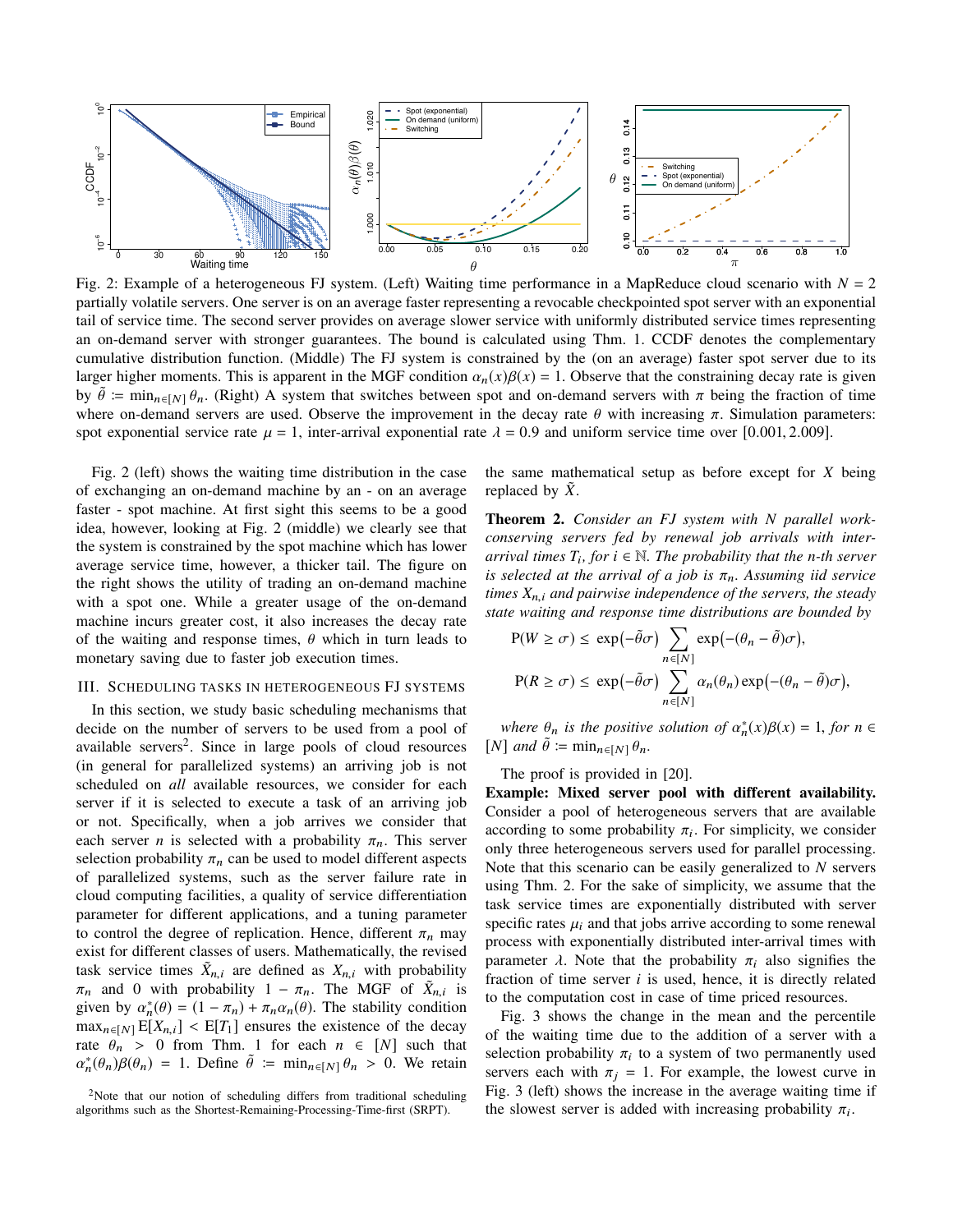

Fig. 3: Impact of the degree of usage of a server on the mean (left) and the 99.9-th percentile (right) of the steady-state waiting times. We consider a pool of three heterogeneous servers (fast, medium, slow), where tasks are always scheduled on two servers and the third server is included with probability  $\pi_i$ . Parameters: service exponential rates  $(\mu_1, \mu_2, \mu_3) = (1.5, 1.25, 1)$ and inter-arrival exponential rate  $\lambda = 0.5$ .

Optimal Strategy. It can be shown that the bound in Thm. 2 is an increasing function of the number of servers *N* and that the decay rate  $\tilde{\theta}$  can be maximized, *i.e.*, the bound can be minimized by choosing only the the strongest server.

# IV. SCHEDULING UNDER APPLICATION SPECIFIC SCALING

In this section, we analyze scheduling in FJ systems under application specific workloads. We build on the fact that different applications receive different gains from parallelization that lies in the nature of the application itself. Consider for example a Monte-Carlo simulation and a video transcoding application. In the first case, the gain from parallelization is strong and apparent, while in the second case, the gain from parallelization may vary depending on different factors such as the dependency between video macroblocks [9], [24]. We capture these varying gains using the notion of scaled service times. Moreover, in Fork-Join systems (e.g. MapReduce) there is a synchronization price that increases with the number of servers *N* [5], [30]. We make the case that given these two opposing forces, the scheduling strategy that chooses the number of utilized servers in an FJ system can be optimized to minimize the waiting and response times in the system. We begin with the initial case of homogeneous servers before discussing the more general case of heterogeneous servers.

## *A. Homogeneous Servers - Linear scaling*

The first natural scaling that we analyze is what we call linear scaling<sup>3</sup>. This is motivated by examples of FJ systems where incoming jobs are equally divided among the servers. Consider an FJ system with *N* parallel, identical servers fed by renewal job arrivals with inter-arrival times  $T_i$ . We choose the servers probabilistically and once chosen, stick to them for a long time. This allows us to write down steady-state representations conditional on the chosen set. Let the random variable  $S \sim f_S \in \mathcal{P}([N], 2^{[N]})$  denote the number of servers chosen to split an incoming job into, where  $P([N], 2^{[N]})$  is

the class of all probability distributions on  $([N], 2^{[N]})^4$ . Let the service times at the *n*-th server  $X_{n,i}$  be iid for all  $i \in \mathbb{N}$ and  $n \in [N]$ . Suppose the unscaled service time at each server is distributed as *X*, *i.e.*,  $X_{n,i}$  | {*S* = 1} =  $\mathcal{D}$  *X* for some *X* with MGF  $\alpha(x)$ . We model the reduction of the average amount of work to be performed by each server when we use multiple servers using the following scaling of service times

$$
X_{n,i} | \{ S = s \} =_{\mathcal{D}} \frac{X}{s}.
$$
 (2)

Now, conditional on the given number of used servers  ${S}$  = *s*} for some  $s \in [N]$ , the steady-state waiting times *W* and the response times  $R$  can be represented as in (1) with  $[N]$ replaced by [*s*]. We have the following result.

Theorem 3. *Consider a stable FJ system with N parallel work-conserving servers and renewal job arrivals with interarrival times*  $T_i$ , *for*  $i \in \mathbb{N}$ . Let  $S \sim f_S \in \mathcal{P}([N], 2^{[N]})$ *denote the number of servers chosen to split an incoming job into. Let the unscaled service times X and the inter-arrival times T be exponentially distributed with parameters* µ *and* λ*, respectively. For service times X*n,<sup>i</sup> *at the n-th server that are scaled as in* (2) *independently for all*  $n \in [S]$ ,  $i \in \mathbb{N}_0$ , the *steady state waiting and response times are bounded as*

$$
P(W \ge \sigma) \le e^{\lambda \sigma} E[S e^{-\mu \sigma S}],
$$
  

$$
P(R \ge \sigma) \le \frac{e^{\lambda \sigma}}{\rho} E[S^2 e^{-\mu \sigma S}],
$$

*where*  $\rho = \frac{\lambda}{\mu}$  *is the unscaled utilization level and the optimal strategy with respect to the bound for the waiting time is*

$$
S_{opt} \sim f_{opt} = \underset{f_S \in \mathcal{P}([N], 2^{[N]})}{\arg \min} \mathbb{E}[S e^{-\mu \sigma S}].
$$

The proof is provided in [20]. For a given choice of the distribution of *S*, which we call a *strategy*, the bounds in Thm. 3 can be computed exactly, for it involves only a summation of finitely many terms. Note that the optimization is essentially over a probability *N*-simplex  $\Delta_N := \{(p_1, p_2, \ldots, p_N) \in$  $[0, 1]^N$   $\big| \sum_{k=1}^N p_k = 1 \big\}.$ 

Interpretation of the server selection strategy: A strategy can be interpreted in two ways: *(i)* it actively arises through users' selection of different numbers of servers to utilize, or *(ii)* it passively arises through a variable number of provided servers that are price volatile, e.g., spot instances at a given budget. In the following, we mainly take the former as an example for strategy derivations.

Note that different strategies lead to varying performance bounds, e.g., consider the case where we select the number of used servers uniformly at random from the pool of *N* servers, *i.e.*,  $P(S = s) = (1/N)1(s \in [N])$ . Then, for  $a > 0$ ,  $E[Se^{-aS}] = \frac{e^{-a}}{N(1-a)}$  $\frac{e^{-a}}{N(1-e^{-a})} \left[ \frac{1-e^{-(N+1)a}}{(1-e^{-a})} \right]$  $\frac{-e^{-(N+1)a}}{(1-e^{-a})} - (N+1)e^{-aN}$ , and  $E[S^2e^{-aS}] = \frac{e^{-2a}}{N(1-e^{-aS})}$  $\frac{e^{-2a}}{N(1-e^{-a})}\left[2\frac{(1-e^{-(N+1)a})}{(1-e^{-a})^2}\right]$  $\frac{(-e^{-(N+1)a})}{(1-e^{-a})^2} - \frac{2(N+1)e^{-Na}-(1-e^{-(N+1)a})}{(1-e^{-a})}$  $\frac{-1-e^{-(1-e^{-(1-t)/a})}}{(1-e^{-a})}$  –  $(N + 1)(Ne^{-(N-1)a} + e^{-aN})$ . Setting  $a = \mu\sigma$ , closed-form

 $3$ Linear scaling has been introduced in [31] for a fixed number of homogeneous servers  $\overline{N}$  without considering scheduling strategies.

<sup>&</sup>lt;sup>4</sup>We use the symbol  $2^A$  to denote the power set of a set A.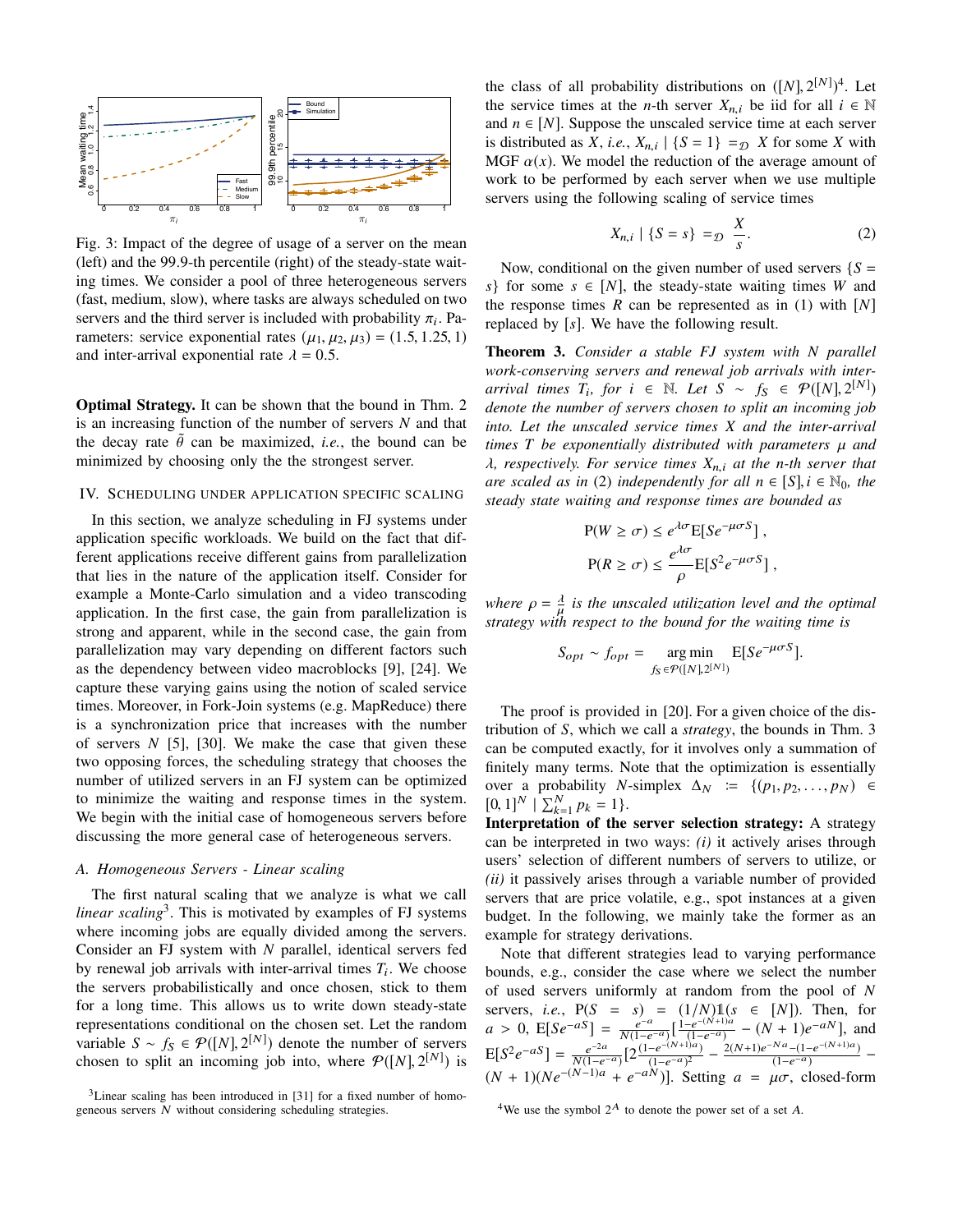expressions for the bounds in Thm. 3 are obtained. The uniform distribution allows little control over the number of selected servers. To control the average number of utilized servers E[*S*] we employ what we call a *Binomial strategy*, i.e., we let *S* follow a truncated binomial distribution on [*N*] with parameters *N* and  $p \in (0, 1]$ ,

$$
P(S = s) = \frac{\binom{N}{s} p^s q^{N-s}}{1 - q^N} \mathbb{1}(s \in [N]),
$$

writing  $q := 1 - p$ . With abuse of notation, we write *S* ∼ Binomial(*N*, *p*). Given the total number of available servers  $N \in \mathbb{N}$ , the binomial strategy allows us to vary *p* to control the desired number of on average utilized servers  $Np/(1-q^N)$ .

Computing the expectations in Thm. 3 for *S* ∼ Binomial $(N, p)$ , we get the following bounds

$$
P(W \ge \sigma) \le Ne^{-\theta\sigma} \left[\frac{p}{1-q^N}(pe^{-\mu\sigma} + q)^{N-1}\right]
$$
(3)  

$$
P(P > \tau) \le Me^{-\theta\sigma} \left[\frac{p}{1-q^N}(Nn e^{-\mu\sigma} + q)(n e^{-\mu\sigma} + q)^{N-2}\right]
$$

$$
P(R \ge \sigma) \le \frac{Ne^{-\theta\sigma}}{\rho} \left[ \frac{p}{1-q^N} (Npe^{-\mu\sigma} + q)(pe^{-\mu\sigma} + q)^{N-2} \right].
$$

The proof is provided in [20].

Optimizing the Binomial strategy: Our next goal is to minimize the waiting times given a binomial strategy for server selection. Precisely, given *N* available servers we look for *p* that minimizes the right hand side of (3) at some percentile  $\sigma$ , *e.g.*, the 99.9-th percentile. First, we rewrite the right hand side of (3) as  $Ne^{-\theta\sigma}\left[ (\epsilon q + 1 - \epsilon)^{N-1} / \sum_{k=0}^{N-1} q^k \right]$  where we define  $\epsilon = 1 - e^{-\mu\sigma}$ . Next, we define  $\psi : [0, 1) \to \mathbb{R}_+$  as  $\psi(q) \coloneqq (\epsilon q + 1 - \epsilon)^{N-1} / \sum_{k=0}^{N-1} q^k$  and study its behavior. Taking derivative with respect to *q*, we get

$$
\frac{d}{dq}\psi(q) = \frac{(\epsilon q + 1 - \epsilon)^{N-2}}{(\sum_{k=0}^{N-1} q^k)^2} \sum_{k=0}^{N-2} (N\epsilon - 1 - k)q^k.
$$

Since  $(\epsilon q+1-\epsilon)^{N-2}/(\sum_{k=0}^{N-1} q^k)^2 > 0$ , the sign of the derivative is dictated by sign of the polynomial  $Q(q) \coloneqq \sum_{k=0}^{N-2} (N\epsilon - 1$ *k*)*q*<sup>*k*</sup>. Note that the coefficients {*N*∈ − 1 − *k*}<sub>*k*∈{0}∪[*N*−2] of</sub> the polynomial are monotonically decreasing, implying there is only one change of sign of the coefficients so that by *Descartes' rule of signs*, there is at most one real root of  $Q(q) = 0$ . Consequently, the same holds true for  $\frac{d}{dx}\psi(x)$ . Now, observe that  $Q(0) = N\epsilon - 1 > 0$  if  $\epsilon > 1/N$ . On the other hand,  $Q(1) = N(N - 1)(\epsilon - 1/2) > 0$  if  $\epsilon > 1/2 \iff \sigma > (1/\mu) \ln(2)$ . This condition on the 99.9th percentile of the waiting time holds except for corner cases with nearly no queuing. This gives us a sufficient condition for  $\frac{d}{dx}\psi(x) > 0$  implying that  $\psi(q)$  is an increasing function of *q* on  $\epsilon > 1/2$ . In other words, the tail bound is a decreasing function of *p*. *Therefore, the optimal strategy would be to set p*opt = 1 *and use all N available servers to make the most of the scaling benefit.* Our analytic arguments are also numerically validated using simulations, e.g., Fig. 5.

Optimization under budget constraint: In the interesting scenario of an application with a budget constraint on the average number of servers it uses, the above reduces to a constrained optimization problem. Precisely, if we have a budget constraint of the form  $E[S] \leq S^*$ , the optimization problem can be stated as

$$
\min N e^{-\theta \sigma} \left[ \frac{p}{1 - q^N} (p e^{-\mu \sigma} + q)^{N-1} \right] \quad \text{s. t. } \frac{N p}{1 - q^N} \le S^*,
$$

leading to  $p^* = \sup\{p \in (0, 1] \mid \sum_{k=0}^{N-1} (1-p)^k \ge \frac{N}{S^*}\}\$  so that  $f_{opt} = \underline{\text{Binomial}}(N, p^*)$ , In general, the given bound can always be numerically optimized for any  $\sigma$ .

Generalization to Power series strategies: To obtain bounds in the more general setup of a power series strategy, we assume

$$
P(S = s) := \frac{a_s \kappa^s}{\zeta(\kappa)} \mathbb{1}(s \in \mathbb{N}),\tag{4}
$$

where  $\zeta(\kappa) := \sum_{k \in \mathbb{N}} a_k \kappa^k < \infty$  for some  $\kappa > 0$  and  $a_k \geq 0$   $\forall k \in \mathbb{N}$ . We denote this distribution by Pow $(\kappa, \zeta)$ and the corresponding bounds on the waiting and response time distributions in Thm. 3 evaluate to

$$
P(W \ge \sigma) \le e^{\lambda \sigma} \frac{\kappa e^{-\mu \sigma} \zeta'(\kappa e^{-\mu \sigma})}{\zeta(\kappa)},
$$
  
 
$$
P(R \ge \sigma) \le \frac{e^{\lambda \sigma}}{\rho} \frac{\kappa e^{-\mu \sigma}}{\zeta(\kappa)} [\kappa e^{-\mu \sigma} \zeta''(\kappa e^{-\mu \sigma}) + \zeta'(\kappa e^{-\mu \sigma})].
$$

The proof is provided in [20]. For a given form of  $\zeta$ , the strategy can be optimized to minimize the waiting times. We skip this optimization due to the lack of space. Please note that the above is the *most* general result of this kind.

# *B. Homogeneous Servers - Partial scaling*

In the previous subsection we considered linear scaling of the form (2) that models a perfect work division over *s* utilized servers in the sense of  $E[X_{n,i}] = E[X]/s$ . In this section, we analyze the general case of application specific scaling, i.e., where the parallelization benefit due to using more servers depends on the application itself. Two prominent examples are: *(i)* MapReduce scenarios where the servers have to separately calculate a state before starting the task executions, and *(ii)* parallelized video transcoding, where some involved decoding operations have a diminishing return on parallelization [9], [24].

Mathematically, we assume that for a certain application with scaling coefficient  $\varphi \in [0, 1]$ , the following scaling down of service times holds,

$$
X_{n,i} \mid \{S=s\} =_{\mathcal{D}} \frac{X}{s^{\varphi}}.
$$
 (5)

Given  $\{S = s\}$ , the steady-state waiting times *W* and the response times *R* have the same representation as in (1) where we need to replace *N* with *s*. Now, we present our bounds in the partial scaling regime.

Theorem 4. *Consider a stable FJ system with N parallel work-conserving servers and renewal job arrivals with interarrival times*  $T_i$ *, for i* ∈ N*. Let the random variable S* ∼  $f_S \in \mathcal{P}([N], 2^{[N]})$  denote the number of servers chosen to *split an incoming job into. Let the unscaled service times X and the inter-arrival times T be exponentially distributed with*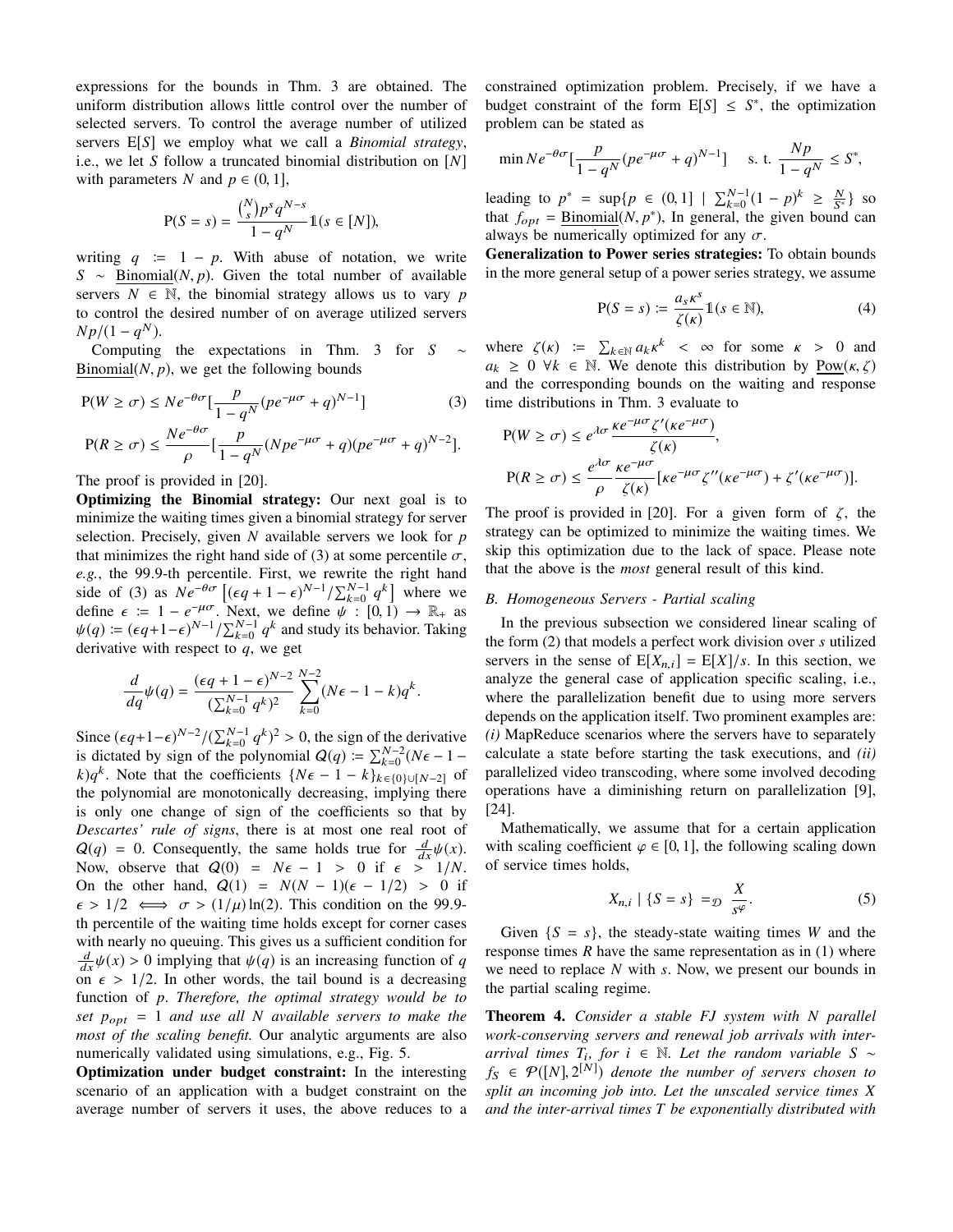

Fig. 4: The impact of the scheduling strategy (given by probability *p*) together with the parallelization benefit (given by increasing  $\varphi$ ) on the mean waiting time in given FJ systems. Simulation parameters:  $N = 10$  servers, (Left) low utilization:  $\lambda = 0.1$ . (Right) high utilization:  $\lambda = 0.9$ .

*parameters* µ *and* λ*, respectively. For service times X*n,<sup>i</sup> *at the n-th server that are scaled as in* (5) *for some*  $\varphi \in [0,1]$  *the steady state waiting and response times are bounded as*

$$
P(W \ge \sigma) \le e^{\lambda \sigma} E[S \exp(-\mu \sigma S^{\varphi})],
$$
  
 
$$
P(R \ge \sigma) \le \frac{e^{\lambda \sigma}}{\rho} E[S^2 \exp(-\mu \sigma S^{\varphi})],
$$

where  $\rho = \frac{\lambda}{\mu}$  is the unscaled utilization level. The optimal *strategy with respect to the bound for the waiting time is*

$$
S_{opt} \sim f_{opt} = \underset{f_S \in \mathcal{P}([N], 2^{[N]})}{\arg \min} \mathbb{E}[S e^{-\mu \sigma S^{\varphi}}].
$$

The proof is provided in [20].

Insights into partial parallelization benefit: Fig. 4 conveys multiple insights into scheduling strategies under different application specific scaling  $\varphi$ . It depicts the mean waiting time in a given FJ system for different scheduling strategies given by the Binomial probability *p* for various parallelization benefits given by the coefficient  $\varphi$ . The first insight from Fig. 4 is the trade-off between the FJ inherent synchronization penalty and the parallelization benefit due to scaled service times. For a given scheduling strategy in an FJ system, i.e., the probability  $p$ , we observe a decrease in the mean waiting time with increasing scaling benefit  $\varphi$ . Second, for low parallelization benefit  $\varphi$ , the synchronization penalty predominates leading to an increase in mean waiting times. We note that this phenomenon also depends on the utilization. Finally, for high parallelization benefit  $\varphi$ , we observe a decay of the mean waiting times with  $p$ , i.e., essentially increasing the average number of utilized servers  $Np/(1-q^N)$ . We observe a general diminishing behavior with  $p$ . Hence, for larger  $\varphi$  substantial savings in server cost can be obtained by sacrificing a little in terms of the average waiting time. Fig. 5 shows a similar behavior for the percentiles of the waiting time distribution.

Remarkably, we find that for any fixed stochastic strategy, i.e.,  $p \in (0, 1]$  under no parallelization benefit, the percentiles of the waiting times grow as  $O(\log E[S])$ . In case of no stochastic scheduling, i.e.,  $p = 1$ , we recover the behavior of O(log *N*) known from [5], [30].



Fig. 5: The impact of the scheduling strategy on the waiting time percentiles. Simulation parameters:  $N = 10$ ,  $\lambda = 0.9$ , parallelization benefit: (a)  $\varphi = 0$  (b)  $\varphi = 0.2$ .

Optimal strategy under partial scaling: The prime motive of the analysis above is to gain analytic insights into the impact of the chosen number of servers on the waiting times for an application with a given scaling  $\varphi$  in a fixed FJ system. In particular, given a  $\varphi \in [0, 1]$ , we find the optimal stochastic scheduling strategy by minimizing the bound obtained in Thm. 4. Observe that as  $\varphi \to 0$ , the scaling benefit diminishes to zero yielding the unscaled case from Sect. II. Further, as  $\varphi \rightarrow 1$ , we get greater scaling benefit. The optimal strategy, therefore, would be to choose all the servers if the scaling benefit outweighs the synchronization cost, and to choose only the strongest server if it does not. However, this depends on the parallelization benefit  $\varphi$  specific to the given application.

#### *C. Heterogeneous Servers - Hierarchical Model*

In this section, we generalize our scaling discussion to the heterogeneous case, building on the analytic intuitions gained in the previous section. We argue that the average service times at different servers are not identical, but rather follow some suitable probability distribution (see Fig. 6). Here, we assume a randomly drawn server has an exponential service rate with parameter  $\mu$  where  $\mu$  itself is drawn from an underlying hierarchical distribution  $f_{\mu}$ . We present the following result for such a setup, assuming the strict stability  $\max_{n \in [N]} E[X_{n,1}] < E[T_1].$ 

Theorem 5. *Consider an FJ system with N parallel workconserving servers fed by renewal job arrivals with iid exponentially distributed inter-arrival times*  $T_i$  *with parameter*  $\lambda$ *, for*  $i \in \mathbb{N}$ . Let the random variable  $S \sim f_S \in \mathcal{P}([N], 2^{[N]})$ *denote the number of servers chosen to split an incoming job into and the unscaled service time X*<sup>n</sup> *at the n-th server be exponentially distributed with parameter*  $\mu_n \sim f_\mu$  *For service times X*n,<sup>i</sup> *at the n-th server that are scaled as*

$$
X_{n,i} \mid \{S=s\} =_{\mathcal{D}} \frac{X_n}{s^{\varphi}},
$$

*independently for all*  $n \in [s], i \in \mathbb{N}_0, \varphi \in [0, 1]$ *, the steady state waiting and response times are bounded as*

$$
P(W \ge \sigma) \le e^{\lambda \sigma} E[S \exp(-\min_{n \in [S]} \mu_n \sigma S^{\varphi})],
$$
  

$$
P(R \ge \sigma) \le \frac{e^{\lambda \sigma}}{\lambda} E[S^{\varphi}(\sum_{n \in [S]} \mu_n) \exp(-\min_{n \in [S]} \mu_n \sigma S^{\varphi})].
$$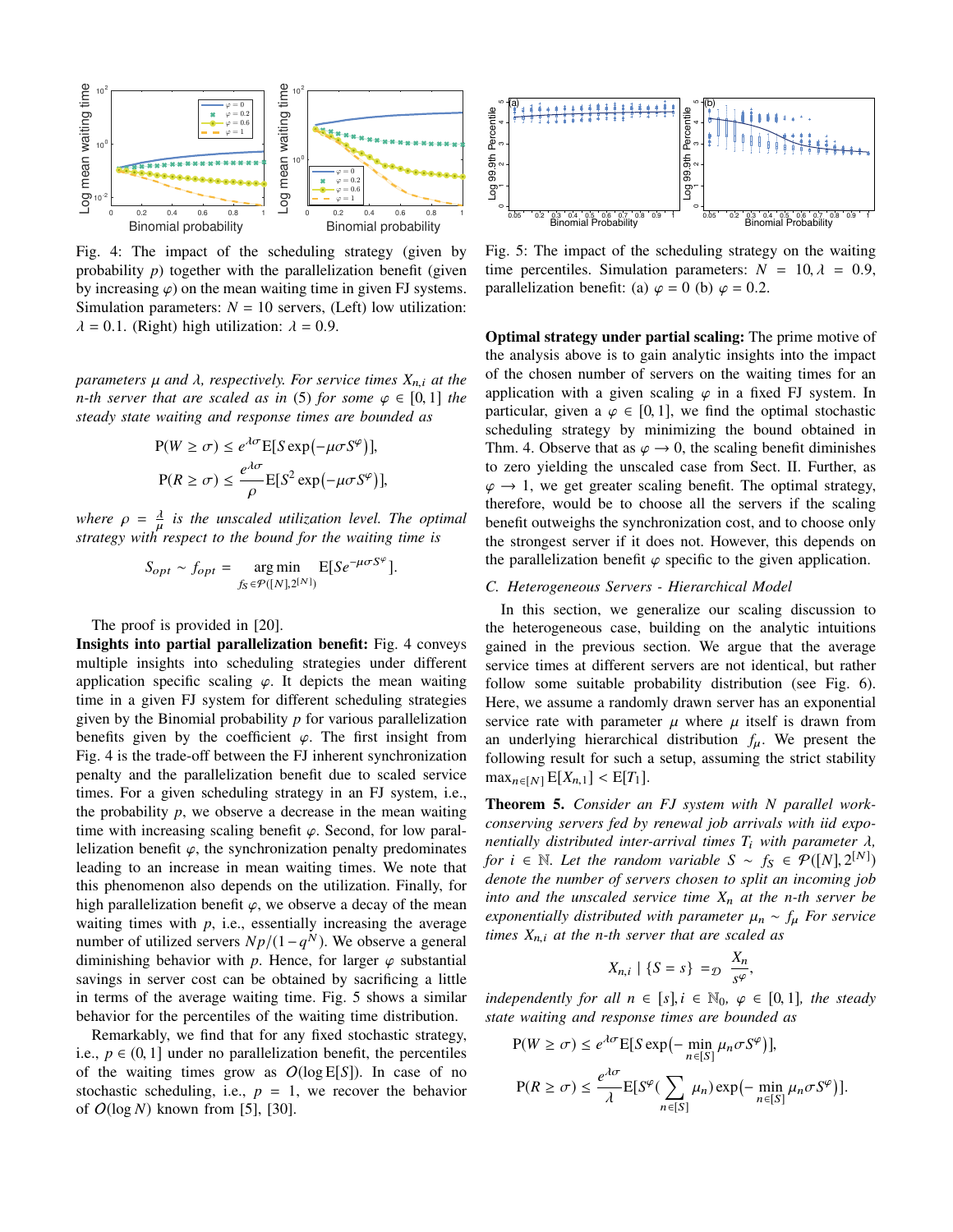*The optimal strategy with respect to the bound above for the waiting time is given by*

$$
S_{opt} \sim f_{opt} = \underset{f_S \in \mathcal{P}([N], 2^{[N]})}{\arg \min} E[S \exp(-\min_{n \in [S]} \mu_n \sigma S^{\varphi})].
$$

The proof is provided in [20].

Example: A two-class system: Consider the case where there are only two types of servers in the system, *fast* and *slow*. In a cloud computing infrastructure, these two types would correspond to different monetary prices. Suppose the exponential service rates of the two types of servers are  $\kappa_1$ and  $\kappa_2$ , respectively, and the arrival rate is  $\lambda$  with  $\lambda < \kappa_1 < \kappa_2$ . Denote the probability that a randomly drawn server is of type-1, *i.e.*, has exponential service rate  $\kappa_1$ , by  $\pi$ . Hence, the service rate distribution is given by

$$
f_{\mu}(x) := \pi^{1(x=\kappa_1)}(1-\pi)^{1(x=\kappa_2)}.
$$
 (6)

Given *n* random samples  $\mu_1, \mu_2, \ldots, \mu_n$  from the above distribution, we require the first order statistic of the sample  $Y_n$  ≔  $\min_{i \in [n]} \mu_i$  to compute the bounds in Thm. 5. The distribution of *Y<sub>n</sub>* is given by  $P(Y_n = \kappa_1) = 1 - (1 - \pi)^n = 1 - P(Y = \kappa_2)$ , such that its MGF is  $E[e^{aY}] = \exp(a\kappa_1) - (\exp(a\kappa_1) - \exp(a\kappa_2))(1 - \kappa_1)$  $(\pi)^n$ , whence we can compute the bounds obtained in Thm. 5 for different choices of distributions of the number of used servers *S*. In particular, when *S* ∼ Binomial(*N*, *p*) and we receive linear scaling  $\varphi = 1$ , the upper bounds on the tail probabilities can be explicitly written as

$$
P(W \ge \sigma) \le e^{\lambda \sigma} \frac{Np}{1 - q^N} b_1(\sigma) [1 - (1 - \pi) \left( \frac{c_1(\sigma) - c_2(\sigma)}{b_1(\sigma)} \right)],
$$

where  $b_i(\sigma) := \exp(-\sigma \kappa_i) (p \exp(-\sigma \kappa_i) + q)^{N-1}$  and  $c_i(\sigma) :=$  $\exp(-\sigma \kappa_i)(p(1 - \pi)\exp(-\sigma \kappa_i) + q)^{N-1}$  for  $i = 1, 2$ .

While the above example only considers two types of servers, it is worth mentioning that it can easily be extended to take into account finitely many types of servers.

The hierarchical hyper-parameter model: In view of the stability of the system, we take  $f_{\mu}$  to be a truncated exponential with (hyper-) parameter  $\mu_0$ , truncated at  $\lambda$ . That is, we take

$$
f_{\mu}(x) \coloneqq \mu_0 \exp(-\mu_0(x - \lambda)) \mathbb{1}(x > \lambda).
$$
 (7)

Given *n* random samples  $\mu_1, \mu_2, \ldots, \mu_n$  from the above distribution, the first order statistic of the sample  $Y_n := \min_{i \in [n]} \mu_i$ has a truncated exponential distribution with parameter  $n\mu_0$ , truncated at  $\lambda$ . The MGF of  $Y_n$  is given as

$$
E[e^{aY_n}] = \frac{n\mu_0}{n\mu_0 - a} \exp(a\lambda).
$$

Taking the same approach as in Sect. IV-B, we can compute the waiting and response time bounds from Thm. 5 for different choices of distributions of *S*. In particular for the linear scaling case, *i.e.*,  $\varphi = 1$  and when *S* ~ Binomial(*N*, *p*), the upper bounds on the tail probabilities can be explicitly found as

$$
P(W \ge \sigma) \le \frac{Np\mu_0}{(1-q^N)(\mu_0 + \sigma)}(pe^{-\sigma\lambda} + q)^{N-1}.
$$



Fig. 6: The hierarchical model for the heterogeneous FJ systems. Conditional on  ${S = s}$ , the average service rates are drawn from a hierarchical distribution *f*µ.



(a) Det. vs. Stochastic Strategy (b) MPTCP as FJ Application

Fig. 7: (Left) Deterministic vs. stochastic scheduling strategy for an application with specific  $\varphi$  in a heterogeneous FJ system. Thm. 5 shows that, in general, either strategy can be superior. (Right) The response time decreases with an increasing binomial probability, i.e., with increasing average number of Multipath TCP subflows.

The proof is provided in [20].

Heterogeneous FJ systems - Three forces: As shown above the hierarchical model extends our findings in the previous sections to a wide setting providing insights and lending greater applicability. Thm. 5 shows that *(i)* the first order statistic  $Y_s := \min_{i \in [s]} \mu_i$  is decisive for the overall performance of the system, in addition, to the opposing forces from Sect. IV-A, i.e., *(ii)* scaling of service times at each server due to the parallelization, and *(iii)* the synchronization penalty at the output. In fact, the heterogeneous case provides less scaling benefit than the homogeneous case due to  $Y_s$ . This impact can be directly seen from the position of  $Y_s$  in the exponent in Thm. 5. The optimal strategy given all the relevant parameter values is obtained, as before, by optimizing the upper bound provided in Theorem 5.

# V. EVALUATION OF APPLICATION SPECIFIC SCHEDULING IN FORK-JOIN SYSTEMS

In this section, we provide evaluations for two exemplary Fork-Join scenarios, namely, *(i)* a comparison of deterministic and stochastic scheduling strategies, and *(ii)* stochastic scheduling results for the transport protocol Multipath TCP. We consider partial as well as linear scaling benefit as given in (5) and (2).

Evaluation of deterministic and stochastic strategies: In the following, we compare the average waiting times in a *heterogeneous* FJ system that uses a binomial scheduling strategy with one using a corresponding deterministic strategy.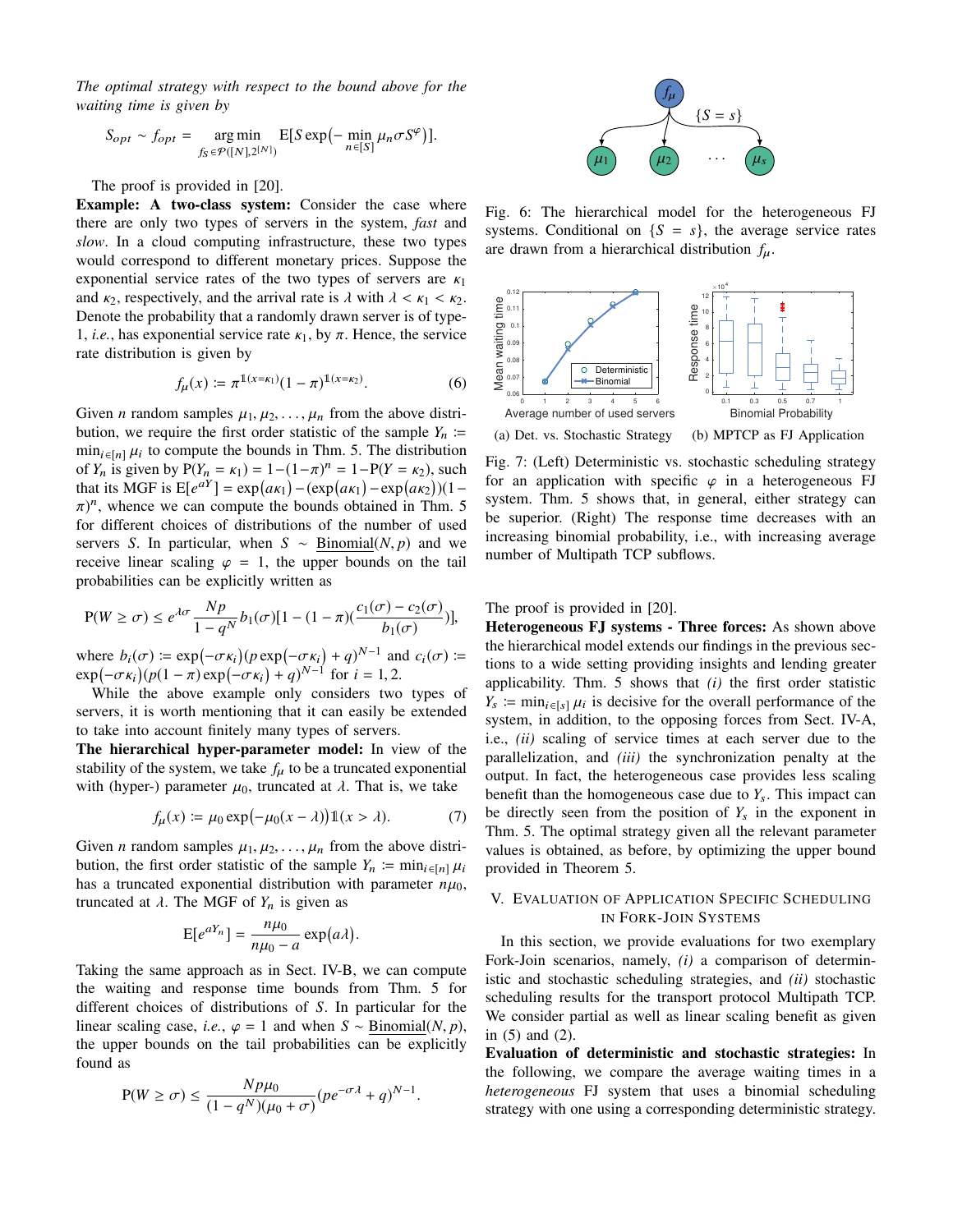

Fig. 8: Network transfer evaluation setup: Multipath TCP splits jobs on multiple subflows.

Our aim is to show the benefit of Thm. 5. We consider renewal job arrivals with exponentially distributed inter-arrival times with parameter  $\lambda = 0.1$  at the ingress of an FJ system with  $N = 5$  servers each of which can be in a *fast* or a *slow* state with probability 0.5. Hence, the service times are exponentially distributed with an average of  $\mu = 1$  in the first state, and  $\mu = 0.5$  in the second. We assume an application with a weak parallelization benefit  $\varphi = 0.2$ . The rationale here is to let the system switch between a regime where the synchronization cost outweighs the scaling benefit, and another regime where the opposite holds true. Given a pool of *N* available servers, Fig. 7a compares the mean waiting time under a deterministic strategy that uses  $1 \leq S' \leq N$ servers to a stochastic strategy that uses an average number of servers  $E[S] = S'$ . While this example shows that the stochastic strategy *can* be superior to a comparable deterministic one, we know that in general the superiority of either strategy depends on the number of available servers *N*, the application specific parallelization benefit  $\varphi$  and the utilization of the FJ system. This strengthens our arguments that for a known application that runs on a given FJ system Thm. 5 provides the optimal scheduling strategy.

Number of Subflows with Multipath TCP: We evaluate the binomial strategy for a network data transfer scenario with linear scaling, in which arriving jobs (*datasets*) of varying sizes are transmitted. Today's networks often provide several disjoint paths, e.g., for ECMP-based load balancing in datacenter networks. The scheduling strategy chooses the number of utilized network paths. For a concrete evaluation, we use the Multipath TCP (MPTCP) transport protocol as Fork-Join system [13]. Multipath TCP splits the data on multiple *subflows* and joins them at the receiver side to ensure in-order data transfer for one logical TCP connection (see Fig. 8).

For the measurements, we use the MPTCP Linux kernel implementation [29] and *Mininet* to emulate topologies with disjoints paths. Fig. 7b shows the response time given a binomial strategy, where the response time decreases with increasing binomial probability. Clearly, in this case the higher number of subflows overwhelms the synchronization penalty. Remarkably, we observe diminishing returns in terms of response time with increasing *p*, which directly translates to the average number of subflows.

# VI. RELATED WORK

In this section, we review related work on the Fork-Join queuing systems and their applications. First inequalities for the stationary waiting time distribution in *GI/G/k* queues are shown in [22]. Martingale techniques have been used in queuing theory, in particular, for providing exponential upper bounds by means of maximal inequalities in [8], [11] and later on in [28]. The authors of [28] propose a characterization of queuing systems by bounding suitable martingale constructions, which allows embedding this queuing system characterization into the realm of stochastic network calculus.

An exact analysis of Fork-Join systems with more than two servers in a general setup remains elusive [5], [7], for it is hard to find closed-form expressions for the steady-state distributions. Several works derive exact analytical results for special cases. The authors of [21] obtain transient and steadystate solutions of the FJ queue in terms of virtual waiting times. The special case of an FJ system with two servers having exponential service times under Poissonian job arrivals is studied in [12]. Further, a multitude of useful approximations [18], [23], [25], [33] and bounds [5], [6], [19], [30], [31] are available in the literature. In [34], the authors study the scalability of a general FJ system with blocking, i.e., they study how the throughput of a general FJ system with blocking servers behaves as the number of nodes increases to infinity while the processing speed and buffer space of each node stay unchanged. Another interesting study of limiting behavior is done in [4] where the authors study FJ networks with nonexchangeable tasks under a heavy traffic regime and show asymptotic equivalence between this network and its corresponding assembly network with exchangeable tasks. From the perspective of choosing task assignment policies in distributed server systems, the authors of [14] study various policies and suggest different optimal policies in different situations. Similarly, the work in [16] seeks to quantify the benefits of splitting a task into different queues. It must be noted that the underlying premises in these works are quite dissimilar among themselves and from ours. We consider the works [5], [31] to be the closest to ours. While the basic instruments in deriving bounds in [31] are suitably constructed martingales, as they are in this work, the authors of [31] do not consider the notion of scheduling with respect to application specific scaling and only look at homogeneous servers. Further, [5] provides computable bounds for the expected response times in FJ systems under renewal Poissonian arrival and exponential service times. Their methodology differs from ours as they construct a tractable system to derive the bounds. We, on the contrary, concentrate on bounding the waiting time distributions and use these bounds to gain insights into application specific parallelization benefit and scheduling strategies therefrom.

Several contributions have been made to analyze the performance of applications that can be modeled by FJ systems such as MapReduce [10], [35]. Performance optimization problems that arise for MapReduce systems are surveyed in [15], [27]. In [26], the authors discuss different scheduling strategies regarding Hadoop MapReduce. Related work also considers the performance and pricing of EC2 instances such as on-demand instances (reliable, expensive) or spot instances (volatile, inexpensive). While there has been a number of articles studying spot pricing, mostly taking the provider's